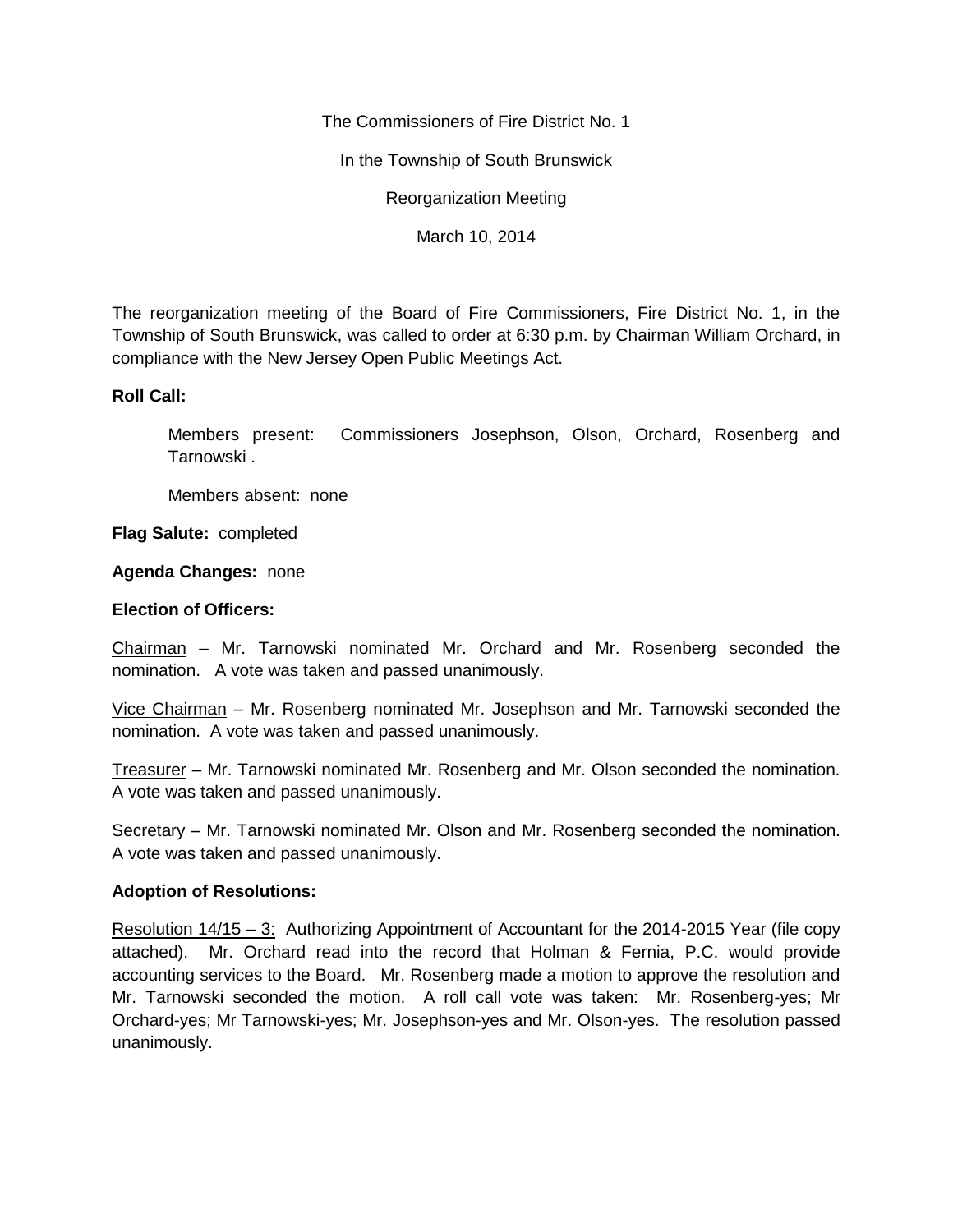Resolution 14/15 – 4: Authorizing Appointment of Attorney for the 2014-2015 Year (file copy attached). Mr. Orchard read into the record that Richard M. Braslow, Esq. would provide regular legal services to the Board. Mr. Rosenberg made a motion to approve the resolution and Mr. Tarnowski seconded the motion. A roll call vote was taken: Mr. Rosenberg-yes; Mr Orchard-yes; Mr Tarnowski-yes; Mr. Josephson-yes and Mr. Olson-yes. The resolution was passed unanimously.

Resolution 14/15 – 5: Authorizing Appointment of Auditor for the 2014-2015 Year (file copy attached). Mr. Orchard read into the record that Holman, Frenia and Allison, P.C. would provide auditing services to the Board. Mr. Rosenberg made a motion to approve the resolution and Mr. Tarnowski seconded the motion. A roll call vote was taken: Mr. Rosenberg-yes; Mr. Orchard; yes, Mr. Tarnowski-yes; Mr. Josephson-yes and Mr. Olson-yes. The resolution was passed unanimously.

Resolution 14/15 – 6: Adoption of Cash Management Plan (file copy attached). Mr. Orchard read into the record that the official depositories of the Board will be the State of New Jersey Cash Management Fund, Wells Fargo Bank, Bank of America, Magyar Savings Bank, PNC Bank and Capital One Bank. Mr. Josephson made a motion to accept the resolution and Mr. Rosenberg seconded the motion. A roll call vote was taken: Mr. Rosenberg-yes; Mr. Orchardyes; Mr. Tarnowski-yes; Mr. Josephson-yes and Mr. Olson-yes. The resolution passed unanimously.

Resolution 14/15 – 7: Authorizing Meeting Schedule for the 2014/2015 Year (file copy attached). The meeting dates will be: 4/14, 5/12, 6/9, 7/14, 8/11, 9/8, 10/14, 11/10, 12/8, 1/12/15, 2/9/15 and 3/9/15. Mr. Rosenberg made a motion to approve the resolution and Mr. Tarnowski seconded the motion. A roll call vote was taken: Mr. Rosenberg- yes; Mr. Orchardyes; Mr. Tarnowski-yes, Mr. Josephson-yes and Mr. Olson-yes. The resolution passed unanimously.

Resolution 14/15 – 8: Designation of Official Newspaper Publications for the 20/14/2015 Year (file copy attached). Mr. Orchard read into the record the following publications: South Brunswick Post and Home News-Tribune, unless N.J. statutory law mandates otherwise. Mr. Tarnowski made a motion to approve the resolution and Mr. Rosenberg seconded the motion. A roll call vote was taken: Mr. Rosenberg-yes, Mr. Orchard-yes; Mr. Tarnowski-yes; Mr. Josephson-yes and Mr. Olson-yes. The resolution was passed unanimously.

Resolution 14/15 – 9: Authorizing Approval and Payment of Claims (file copy attached). Mr. Orchard read into the record that "checks as issued by the Commissioners for payment claims shall be signed by the Treasurer, Chairman and countersigned by one other Commissioner…no more than two electronic signatures shall be used". Mr. Rosenberg made a motion to approve the resolution and Mr. Tarnowski seconded the motion. A roll call vote was taken: Mr. Rosenberg-yes; Mr. Orchard-yes; Mr. Tarnowski-yes; Mr. Josephson-yes and Mr. Olson-yes. The resolution was passed.